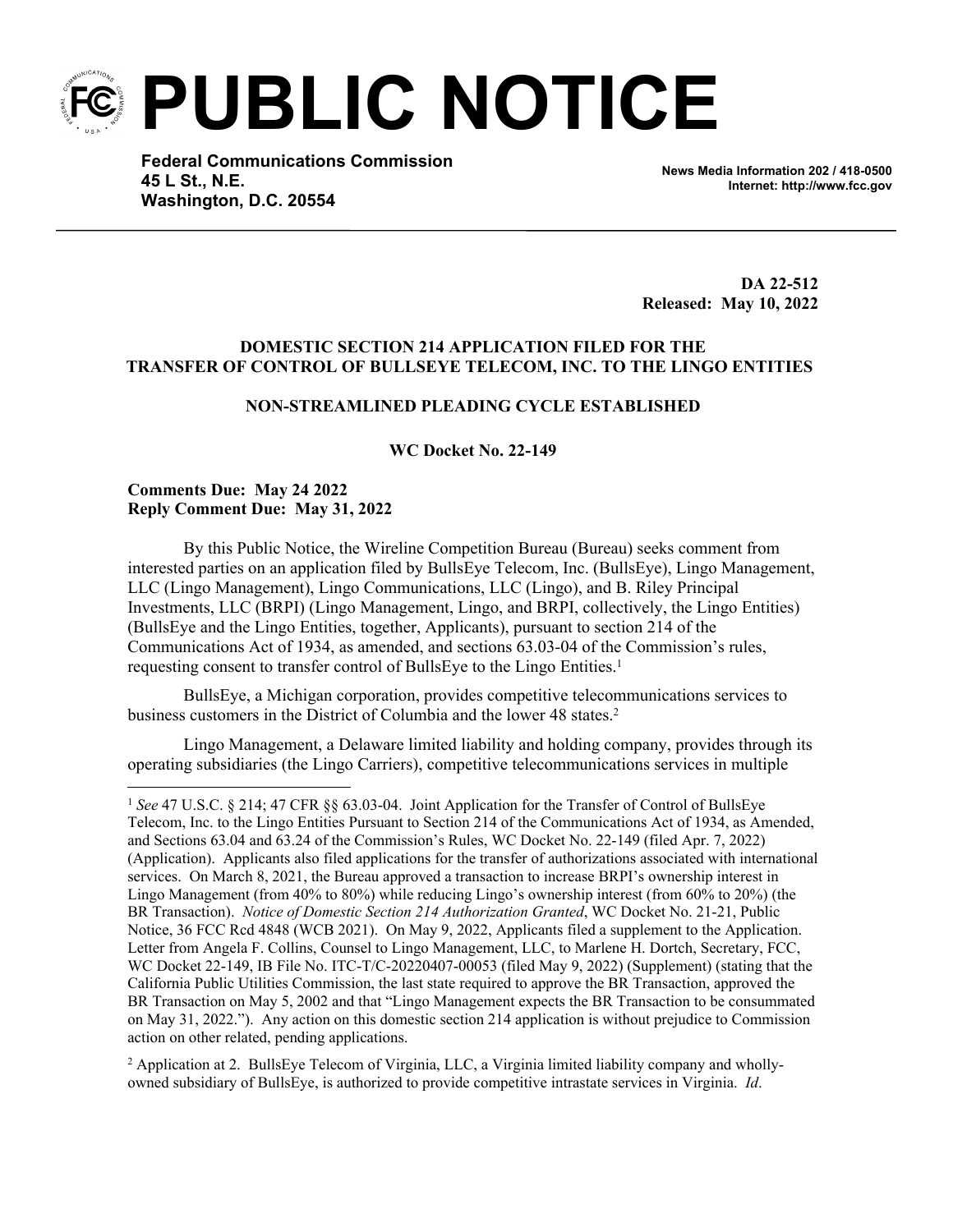states.<sup>3</sup> Lingo Management is currently owned by Lingo, a Georgia limited liability company  $(60\%)$ <sup>4</sup> and BRPI, a Delaware corporation  $(40\%)$ <sup>5</sup> Applicants state that no person or entity listed in the Application holding an interest in BullsEye and the Lingo Carriers, post-consummation, would hold a 10% or greater interest in any other telecommunications carrier.<sup>6</sup>

Pursuant to terms of the proposed transaction, indirect ownership and control of BullsEye will be transferred to Lingo (20%) and BRPI (80%).<sup>7</sup> Applicants request streamlined treatment of the transaction and assert that a grant of the application would serve the public interest, convenience, and necessity.<sup>8</sup> Because the transaction is more complex than usual, and in order to analyze whether the proposed transaction would serve the public interest, the application will not be streamlined.<sup>9</sup>

Domestic Section 214 Application Filed for the Transfer of Control of BullsEye Telecom, Inc. to The Lingo Entities, WC Docket No. 22-149 (filed Apr. 7, 2022).

## **GENERAL INFORMATION**

<sup>3</sup> *Id.* at 2-5. The Lingo Carriers, each U.S. entities, include: Lingo Telecom, LLC (f//k/a Matrix Telecom, LLC), serving 50 states and the District of Columbia; Lingo Telecom of Virginia, LLC (f/k/a Matrix Telecom of Virginia, LLC), serving Virginia; Lingo Telecom of the West, LLC, serving California; Lingo Communications of Kentucky, LLC, serving certain areas of Kentucky; and Tempo Telecom, LLC (Tempo), a wireless reseller that offers prepaid wireless services throughout the United States, and prepaid wireless Lifeline services in 21 states. *Id*. at 4-5. With the exception of Tempo, each of the other Lingo Carriers provide local exchange, intrastate exchange, and other communications services. *Id*. Applicants note that the proposed transaction will not lead to any overlap of fiber facilities in the markets where BullsEye and the Lingo Carriers operate. *Id*. at 9.

4 *Id*. at 3. Lingo is directly wholly-owned by GG Telecom Investors, LLC, a Georgia limited liability holding company, which, in turn is owned by Holcombe T. Green, Jr. (62.5%) and R. Kirby Godsey (37.5%), both U.S. citizens. *Id*. at 3, 12.

5 *Id*. BPRI also wholly-owns United Online, Inc., a Delaware corporation, that provides Internet access services to consumers under the NetZero and Juno brands, as well as other communications-related services in all 50 states and the District of Columbia; and YMax Communications Corp. (YMax), a Delaware corporation, that provides competitive LEC and interexchange services in the District of Columbia and all 50 states except Alaska and New Hampshire. *Id*. at 5. YMax's affiliate, Magic Jack SMB, Inc., a Florida corporation, provides communications services in all 50 states with the exception of Alaska. *Id*. BRPI is wholly-owned by B. Riley Financial, Inc. (B. Riley), a publicly traded Delaware corporation. Bryant R. Riley, a U.S. citizen, holds 20% of B Riley. *Id*. at 3, 13.

6 *Id*. at 13-14. Applicants state that Lingo and BRPI plan to hold their interests in BullsEye (and Lingo Management) through various intermediate holding companies, each of which are expected to be formed as Delaware entities at a later date, following the consummation of the proposed transaction. Applicants provide in the Application further information on these intermediate holding companies. *Id*. at 7, 11-13 and Exh. A (Current and Post-Transaction Structure).

*Id.* at 6-7, 12-13, and Exh. A. These percentages assume the consummation of the BR Transaction prior to the consummation of the proposed transaction in this docket, WC Docket No. 22-149. *See* Supplement at 1.

8 *Id*. at 5-6.

 $947$  CFR § 63.03(c)(1)(v).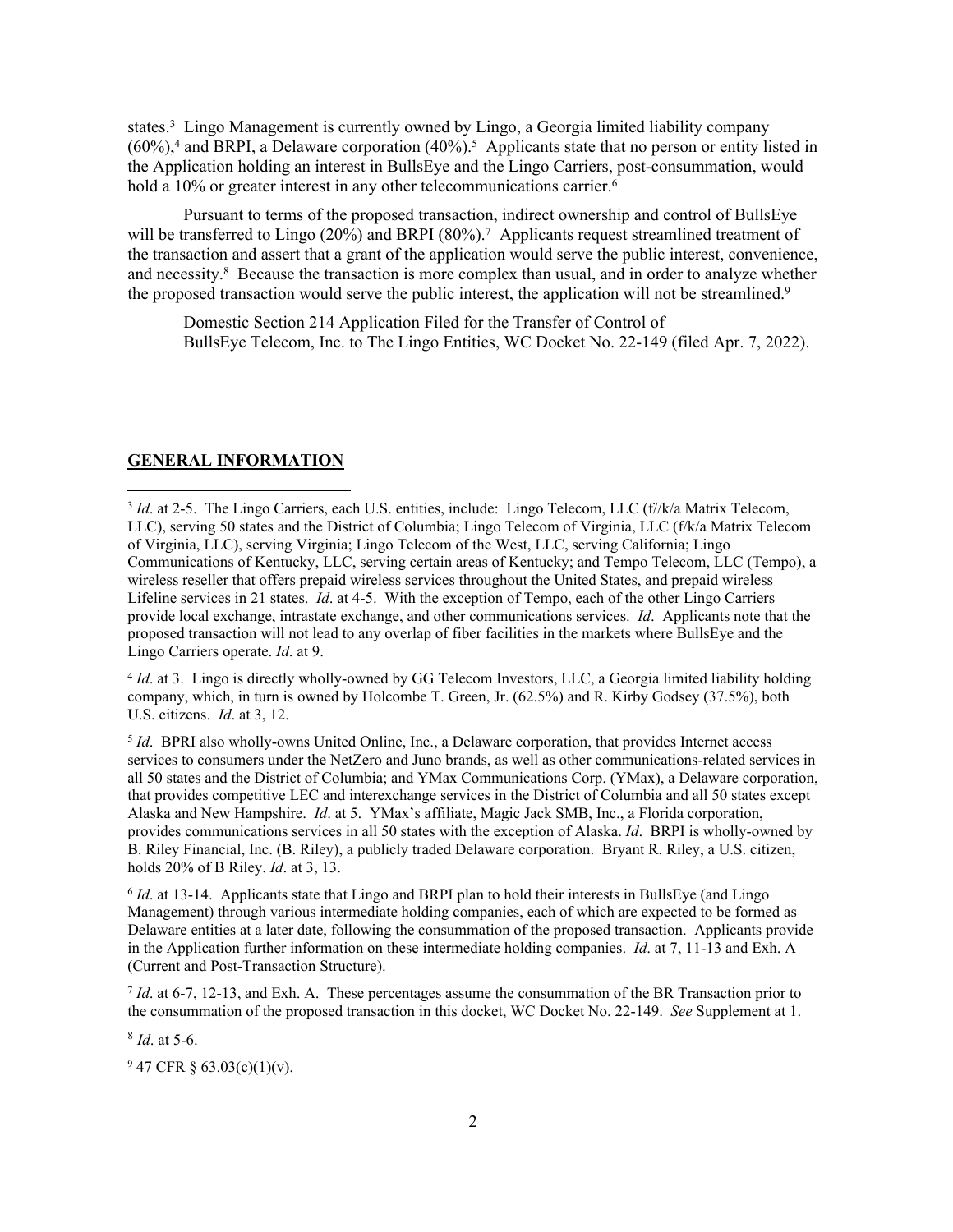The application identified herein has been found, upon initial review, to be acceptable for filing. The Commission reserves the right to return any application if, upon further examination, it is determined to be defective and not in conformance with the Commission's rules and policies.

Interested parties may file comments **on or before May 24, 2022**, and reply comments **on or before May 31, 2022**. Comments may be filed using the Commission's Electronic Comment Filing System (ECFS) or by paper.

- Electronic Filers: Comments may be filed electronically by accessing ECFS at <http://apps.fcc.gov/ecfs/> .
- **Paper Filers:** Parties who choose to file by paper must file an original and one copy of each filing. If more than one docket or rulemaking number appears in the caption of this proceeding, filers must submit two additional copies for each additional docket or rulemaking number.
	- Filings can be sent by commercial overnight courier or by first-class or overnight U.S. Postal Service mail.<sup>10</sup> All filings must be addressed to the Commission's Secretary, Office of the Secretary, Federal Communications Commission.
	- Commercial overnight mail (other than U.S. Postal Service Express Mail and Priority Mail) must be sent to 9050 Junction Drive, Annapolis Junction, MD 20701. U.S. Postal Service first-class, Express, and Priority mail must be addressed to 45 L Street, NE, Washington, DC 20554.

People with Disabilities: We ask that requests for accommodations be made as soon as possible in order to allow the agency to satisfy such requests whenever possible. Send an email to [fcc504@fcc.gov](mailto:fcc504@fcc.gov) or call the Consumer and Governmental Affairs Bureau at (202) 418-0530.

#### **In addition, e-mail one copy of each pleading to each of the following:**

- 1) Gregory Kwan, Competition Policy Division, Wireline Competition Bureau, [gregory.kwan@fcc.gov;](mailto:gregory.kwan@fcc.gov)
- 2) David Krech or Sumita Mukhoty, Telecommunications and Analysis Division, International Bureau, [david.krech@fcc.gov;](mailto:david.krech@fcc.gov) [sumita.mukhoty@fcc.gov](mailto:sumita.mukhoty@fcc.gov); and
- 3) Jim Bird, Office of General Counsel,  $\lim_{h \to 0} \frac{\text{bird}(a)}{\text{fcc.gov}}$

The proceeding in this Notice shall be treated as a "permit-but-disclose" proceeding in accordance with the Commission's *ex parte* rules. Persons making *ex parte* presentations must file a copy of any written presentation or a memorandum summarizing any oral presentation within two business days after the presentation (unless a different deadline applicable to the Sunshine period applies). Persons making oral *ex parte* presentations are reminded that memoranda summarizing the presentation must (1) list all persons attending or otherwise participating in the meeting at which the *ex parte* presentation was made, and (2) summarize all data presented and arguments made during the presentation. If the presentation consisted in whole or in part of the presentation of data or arguments already reflected in the presenter's written comments, memoranda or other filings in the

<sup>&</sup>lt;sup>10</sup> Effective March 19, 2020, and until further notice, the Commission no longer accepts any hand or messenger delivered filings. This is a temporary measure taken to help protect the health and safety of individuals, and to mitigate the transmission of COVID-19. *See FCC Announces Closure of FCC Headquarters Open Window and Change in Hand-Delivery Policy*, Public Notice, 35 FCC Rcd 2788 (OS 2020).